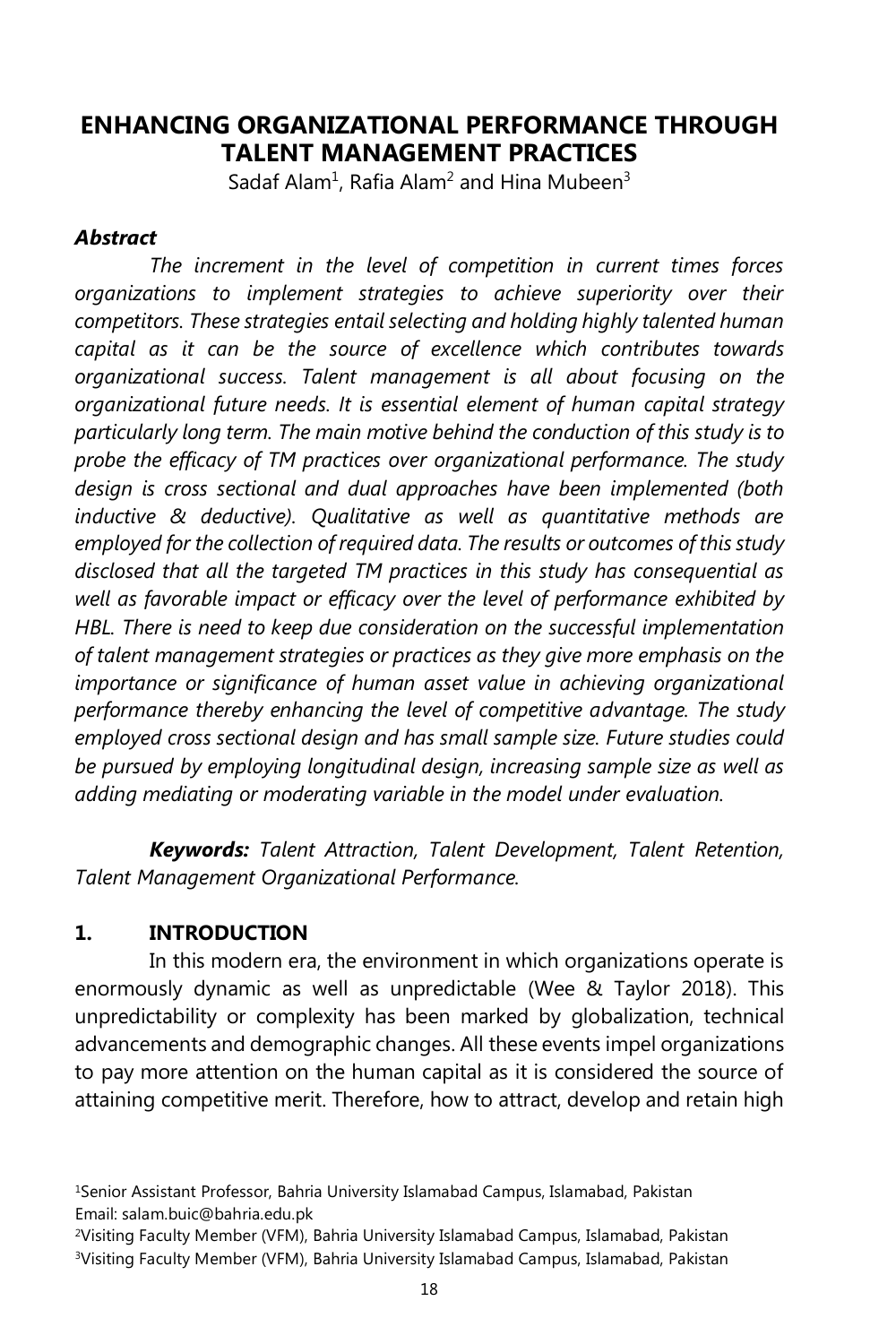potential talent is one of the primitive grail or objectives of the organizations (Claus 2019).

However, the recruitment as well as the retention of competent talent have been a daunting task for the corporations consistently (Vaiman, Collings, & Scullion 2017). The conceptualization of talent management (TM) is the emergent discipline in the sphere of management (Collings, Scullion, & Vaiman, 2015).

The elucidation of talent management is done as a particular bunch of HR practices that are concentrated on the functions like attracting, developing as well as retaining competent employees at all organizational levels (Collings, Mellahi, & Cascio 2018). The increment in the level of competition in current times forces organizations to implement strategies to achieve superiority over their competitors. These strategies entail selecting and holding highly talented human capital as it can be the source of excellence which contributes towards organizational success (Almaaitah et al. 2020). According to Almaaitah et al. (2015), that TM is perceived as the attainment of incorporated tactics or mechanism that is designed to make better the recruitment as well as development processes regarding employees or talent simultaneously keeping the competent ones to fulfil the prevalent and future organizational goals.

Talent management is all about focusing on the organizational future needs. It is essential element of human capital strategy particularly long term. The challenges have been facing by the organizations globally in their endeavors to attract talented human capital which is deemed to be the momentous resource inside the organization (Almaaitah et al. 2017). The conceptualization of talent is regarded as unique or unusual strategic resource which is critical for attaining competitive advantage (Sparrow & Makram 2015). It is advocated by several scholars that TM has efficacy over organizational performance through deriving favorable attitudes as well as behaviors from the firms' most competent, high performing or skillful employees (De Boeck, Meyers & Dries 2018).

The role of TM in ameliorating or enhancing organizational performance is critical as it is deemed one of the momentous factors in this regard (Meyers 2020). It is very significant for the longevity of the firms. The high mobility of labor is witnessed not just in national borders but also globally demands that that corporations should focus on the issues related to talent management in order to attain competent employees or talent. The system of TM acts as a tool for optimizing the performance level of employees at all organizational level. For managing personnel in the organization, the role of talent management is not only critical but also inevitable (Wolor et al. 2020).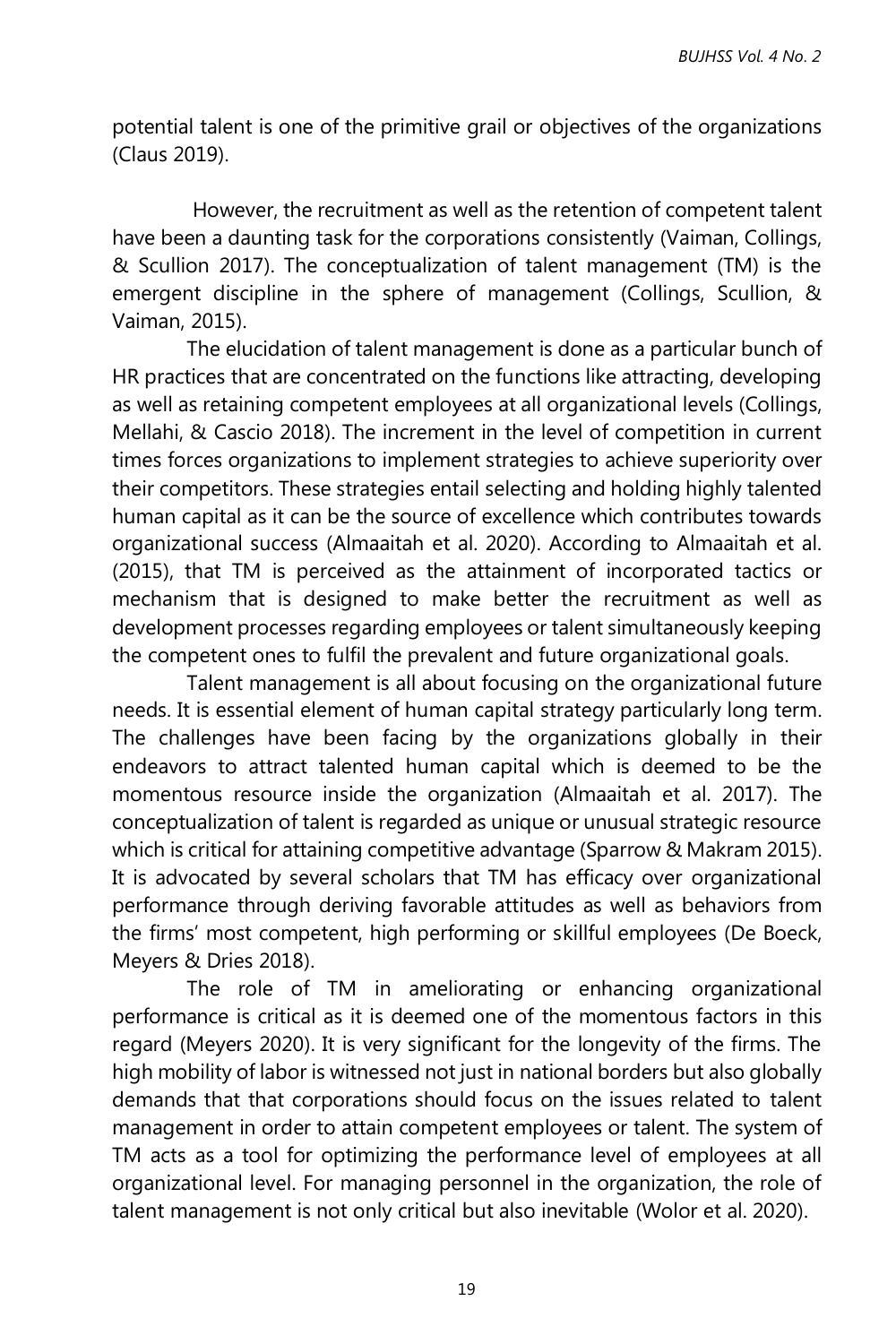## **1.1 Problem Statement**

It is undoubtedly the fact that attracting, developing as well as retaining the high potential or competent talent is the crucial issue that the organizations face in the current era. However, ample number of scholarly studies concentrated around this issue but still the several questions like how TM could be conceived and how its implementation as well as development could be proved beneficial for the organizations. To determine the answers to these question further studies are required (Gallardo-Gallardo, Thunnissen & Scullion 2020). Talented people are considered the source of exceptional organizational outcomes. Thus, it is necessary to deploy the strategies related to TM and to simultaneously evaluate its efficacy over organizational performance (Luna-Arocas, Danvila-Del Valle & Lara 2020). Nowadays, the increment in the demand of competent as well as skilled employee base which can contribute towards organizational success impels organization to pursue talent management strategies like attraction, development as well as retention. The need of talent at all levels of organization is inevitable. The primitive grail or purpose behind the conduction of this study is to probe the efficacy of TM strategies over the performance level of Pakistani bank i.e., HBL. The study intends to talk about the efficacy of talent management practices in Pakistan.

# **1.2 Research Questions**

The reason behind the conduction of this study is to find the answer to the question about what is the efficacy of strategies related to TM over performance level exhibited by the bank i.e., HBL. Dividing it into sub questions below:

- 1. What is the efficacy of talent attraction on performance level of HBL?
- 2. What is the efficacy of talent development on performance level of HBL?
- 3. What is the efficacy of talent retention on performance level of HBL?

# **1.3 Research Objectives**

The primitive motive behind the conduction of this study is to determine the efficacy of strategies related to TM over performance level exhibited by the bank i.e., HBL. Dividing it into sub objectives below:

- 1. To determine the efficacy of talent attraction on performance level of HBL.
- 2. To determine the efficacy of talent development on performance level of HBL.
- 3. To determine the efficacy of talent retention on performance level of HBL.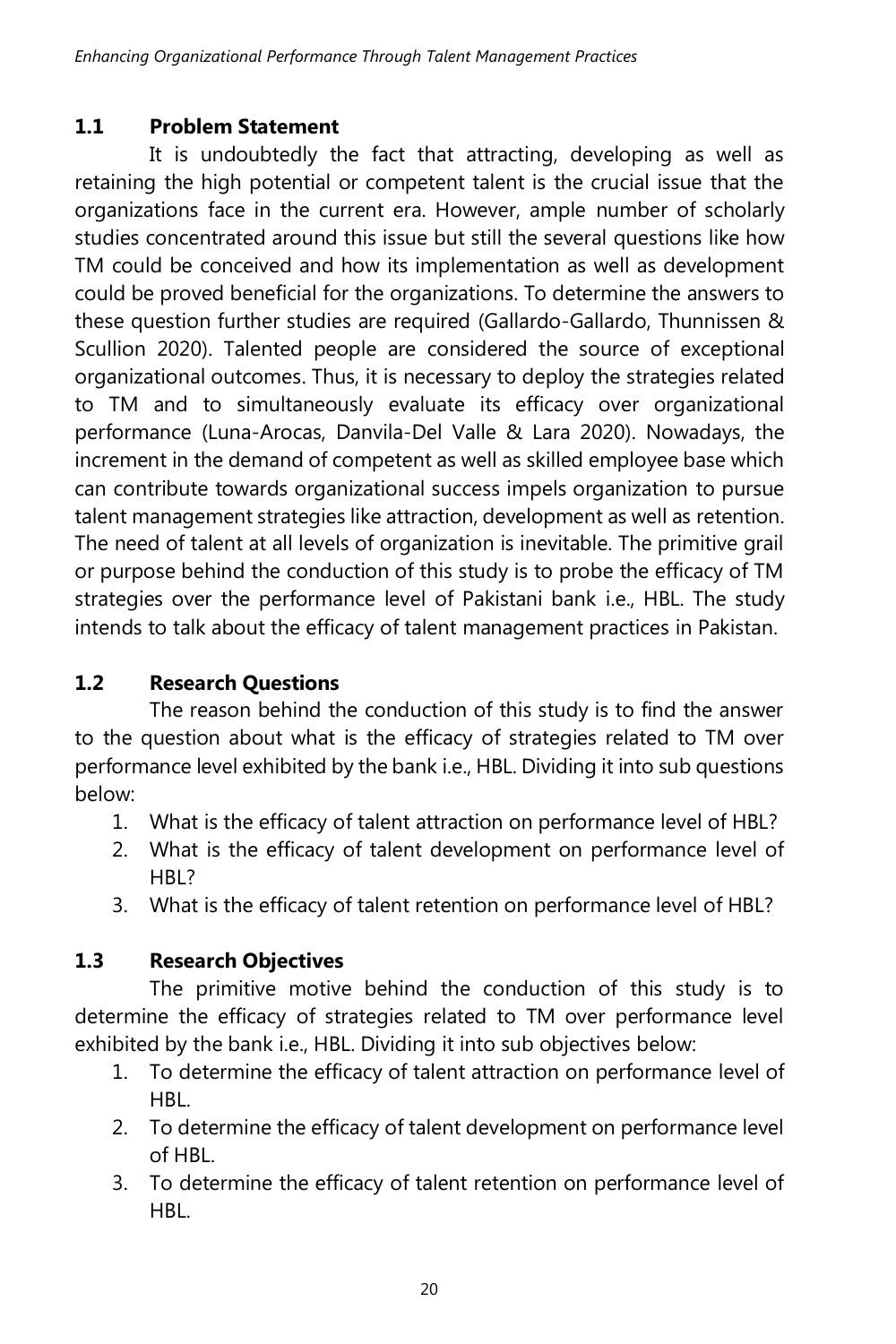## **1. 4 Research Gap**

Talent management being the intimidated or challenging task that various organizations face across the globe. The lack of studies in this regard demands more empirical or pragmatic studies to identify its implication over the performance level exhibited by organizations in the distinct dynamic as well as volatile economies (Almohtaseb et al. 2020). The conduction of limited studies is done so far locally regarding talent management. The scarcity of academic and scholarly studies regarding the efficacy of efficacious talent management strategies on organizational performance is witnessed. Moreover, mostly studies did not identify direct connection of TM with the organizational performance. Thus, this gap has been identified which is going to be filled with the help of this study.

# **1.5 Research Significance**

The study can impart further knowledge to the prevalent research base. The findings derived from this study can be useful for the banking industry specifically for Human Resource Management as well as employers in several ways. These entail recognition of failure reasons regarding attracting & retaining talented workforce which lead to corrective actions. The implementation of these steps will contribute to the elimination of low morale exhibited by the workforce which enhances their productivity level thereby improving organizational performance.

# **2. LITERATURE REVIEW**

## **2.1 Talent Management**

Talent can be depicted as the capability that are attained through gaining skills or experience (Borisova et al. 2017). TM encompasses those activities as well as processes which are related to the systematic determination of key or critical talent. Establishment of talent pool consists of competent & skilled individuals for executing key roles is one of the functions of talent management (Järvi & Khoreva 2020). The elaboration of TM can be done as the functions and procedures that are designed for attracting, identifying, developing, engaging, retaining as well as exploiting those talents for creating strategic organizational value in the market (Scullion, Collings & Caligiuri 2010).

Moreover, it entails the systematic process that is employed for recruiting, improving and simultaneously supervising the best talents in order to fulfil the current as well as future needs of the corporation (Rawashdeh 2018). TM can be interpreted in three ways. Firstly, novel elaboration of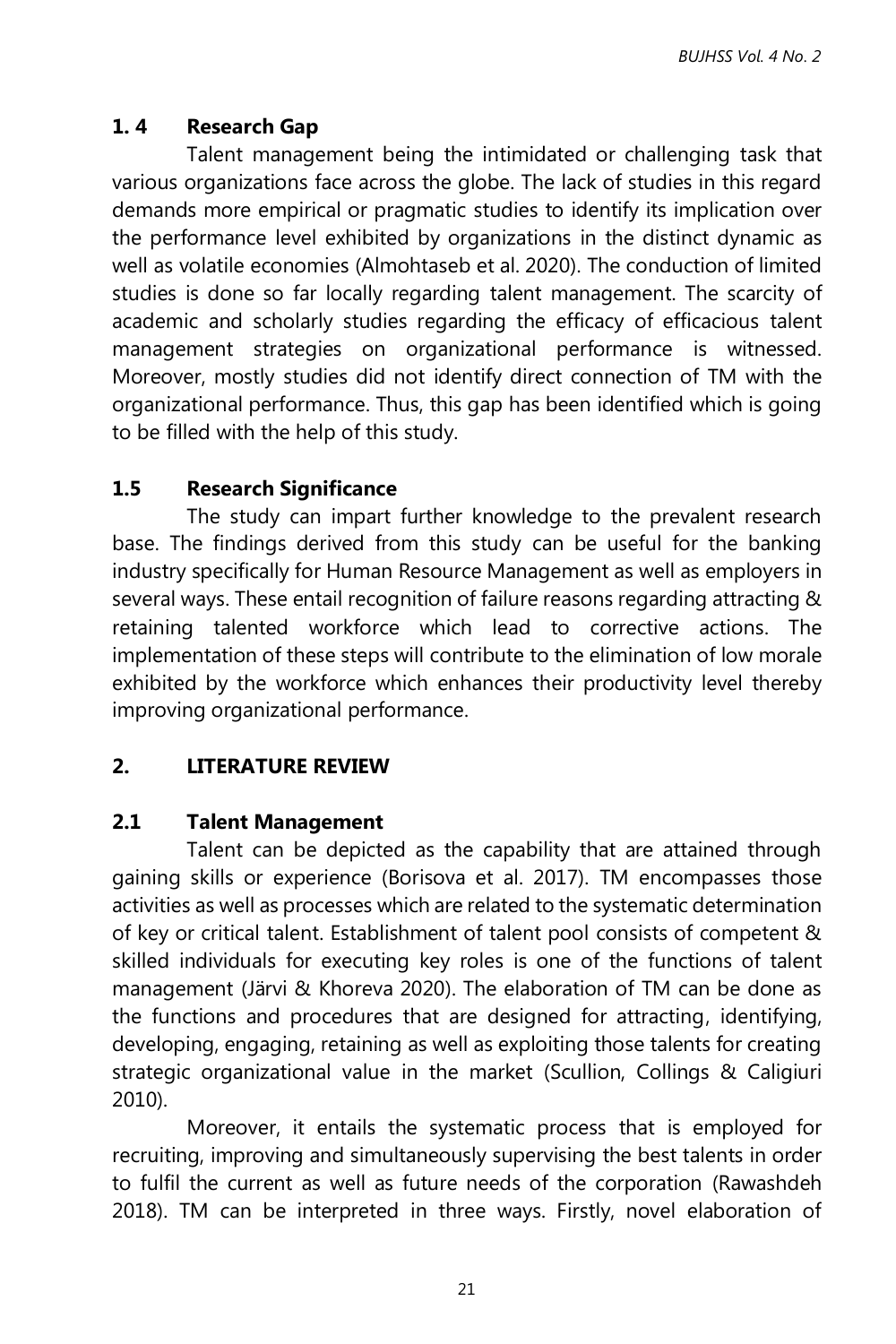conventional HR practices that prove obsolete for meeting strategic needs of corporations. Secondly, it relates to succession planning of organization. Thirdly, TM entails the determination or recognition of talented workforce working in the corporation (O'Bryan & Casey 2017).

The objective or grail of TM is the enhancement of performance level of workforce as well as allowing the firm to appoint the right individual for the right place minimizing the chances of mismatch regarding the recruitment and selection process (Kurgat 2018). The demand or exigency of TM has been increasing day by day for attaining competitive advantage. Strategies related to TM comprise attracting, selecting, developing as well as retaining competent individuals (Sunday 2012).

## **2.2 Talent Attraction (Independent Variable)**

The first and foremost strategy related to TM is recruiting and selecting qualified, skilled and competent talent. The selection & recruitment of human resource can be done from inside or outside the organization. If the selection is made from inside the firm it means that the person already has knowledge about the business procedures. Moreover, the motivation level of these sort of employees are higher as they are already very excited for having chosen for the new and better positions. However, if the selection is made from outside then the person has the potential to make novel variations. Organization should prefer selection of human resources from their outside (Lyria et al. 2017). Recruiting talented workforce implies that the corporation has been successfully pursuing this strategy of TM. However, corporate branding is also an efficacious strategy for attracting talented workforce in order to differentiate from the competitors in the market (Rawashdeh 2018). According to Lyria et al. (2017), the good image or reputation built by the corporations assist them to find the best prospective individual. The strategies to build good corporate reputation entail PR strategies, branding, CSR activities, etc. In the absence of good reputation, the firm has to face challenges to attract talented as those individuals perceive the company good or not on the basis of its reputation. Moreover, other elements like work-life balance, competitive or attractive salary packages and provision of ample opportunities are regarded momentous for alluring competent individuals (Anwar et al. 2014). Expedient Compensation program is also very necessary in this regard (Rabbi et al. 2015).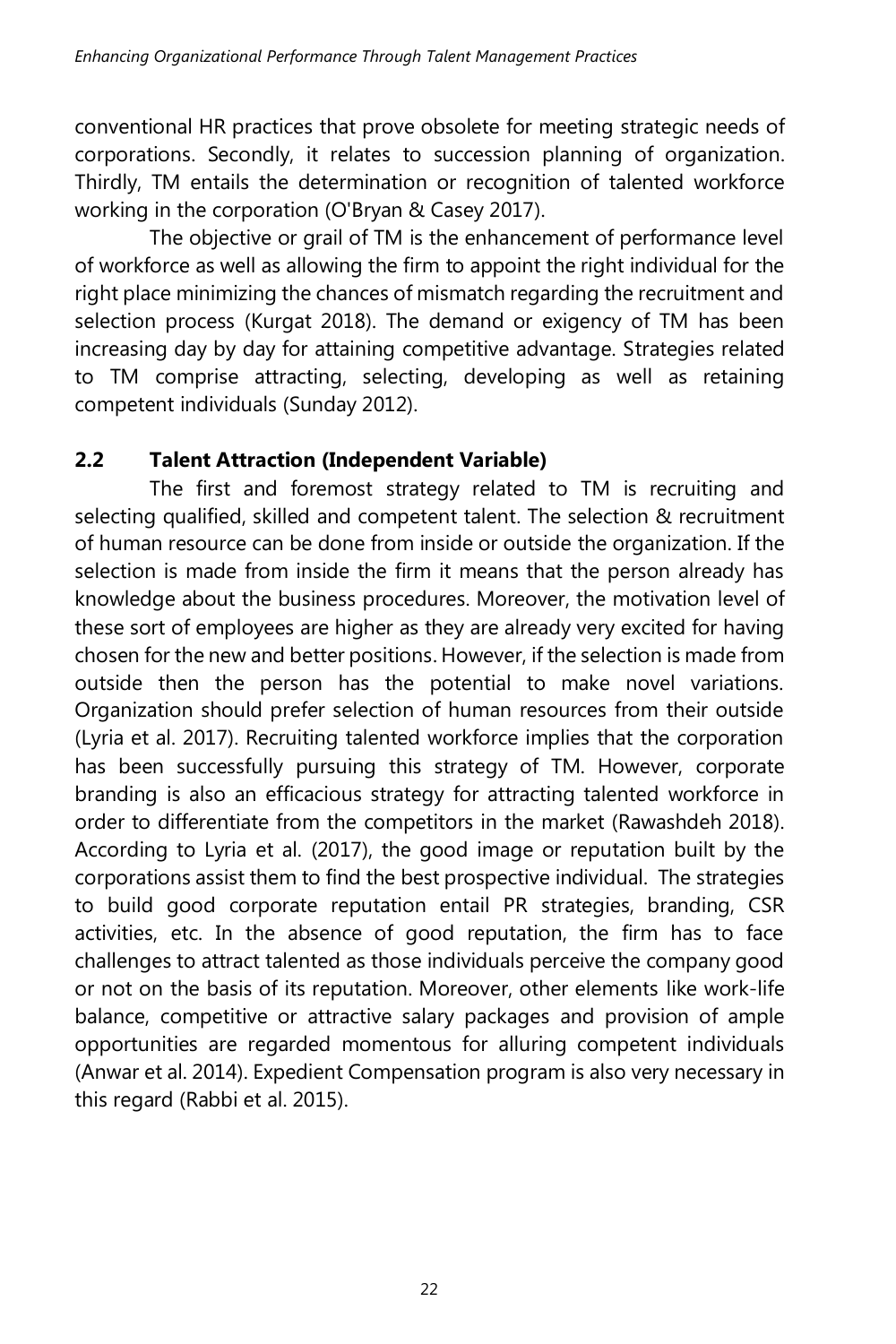### **2.3 Talent Development (Independent Variable)**

It is critical aspect of workforce as how efficiently corporations make endeavors to develop their workforce (Urbancova & Vnouckova 2015). Diversified strategies regarding talent development can be adopted by the corporations to ameliorate their competency level, skills as well as knowledge with the aim or grail of eliciting favorable performance from them. Training, mentoring as well as coaching are the strategies or tactics that firms are using for the development of talent (Rawashdeh 2018). When the business progress with the passage of time, novel strategies have been invented which are necessary to adopt for the enhancement of employee skills (Lyria et al. 2017). The learning as well as development mechanism or process assist in minimizing gaps found in the prevalent skills level and provide opportunities to increase the workforce abilities. The process related to talent development should be aligned with novel organizational, technical and changing business models (Rabbi et al. 2015).

#### **2.4 Talent Retention (Independent Variable)**

It refers to holding the competent employees in the corporation. Talent turnover is deemed to be very harmful event for any firm as increment in cost is witnessed in pursuing fresh talent who is according to the firms' goals or grails. This cost entail recruiting costs, cost of transition, indirect costs, etc. (Lyria et al. 2017). According to Rawashdeh (2018), retaining competent or skilled talent is very crucial and perceived as one of the primitive function of corporations considering the maintenance of firm's competitive position in the market. For enhancing the talent retention, it is necessary to focus on both monetary as well as non-monetary rewards.

The role played by intrinsic as well as extrinsic incentives in retaining the competent talent is inevitable. Intrinsic incentives allude to the financial matters that are essential for satisfying the physiological matters of employees like alluring compensation packages, bonus, etc. Extrinsic incentives allude to those things that are not related to money but satisfy psychological needs like insurance, working hours flexibility, etc. (Lyria et al. 2017). Career advancement chances, corporate culture as well as work life balance assist in reducing talent turnover intentions in the firms. Employee retention also reflect good corporate image (Anwar et al. 2014).

#### **2.5 Organizational Performance (Dependent Variable)**

Organizations have the momentous or vital role to play in the maximization of nation's wealth. Successful managers are always pursuing novel ways for developing, progressing and sustaining their organizations in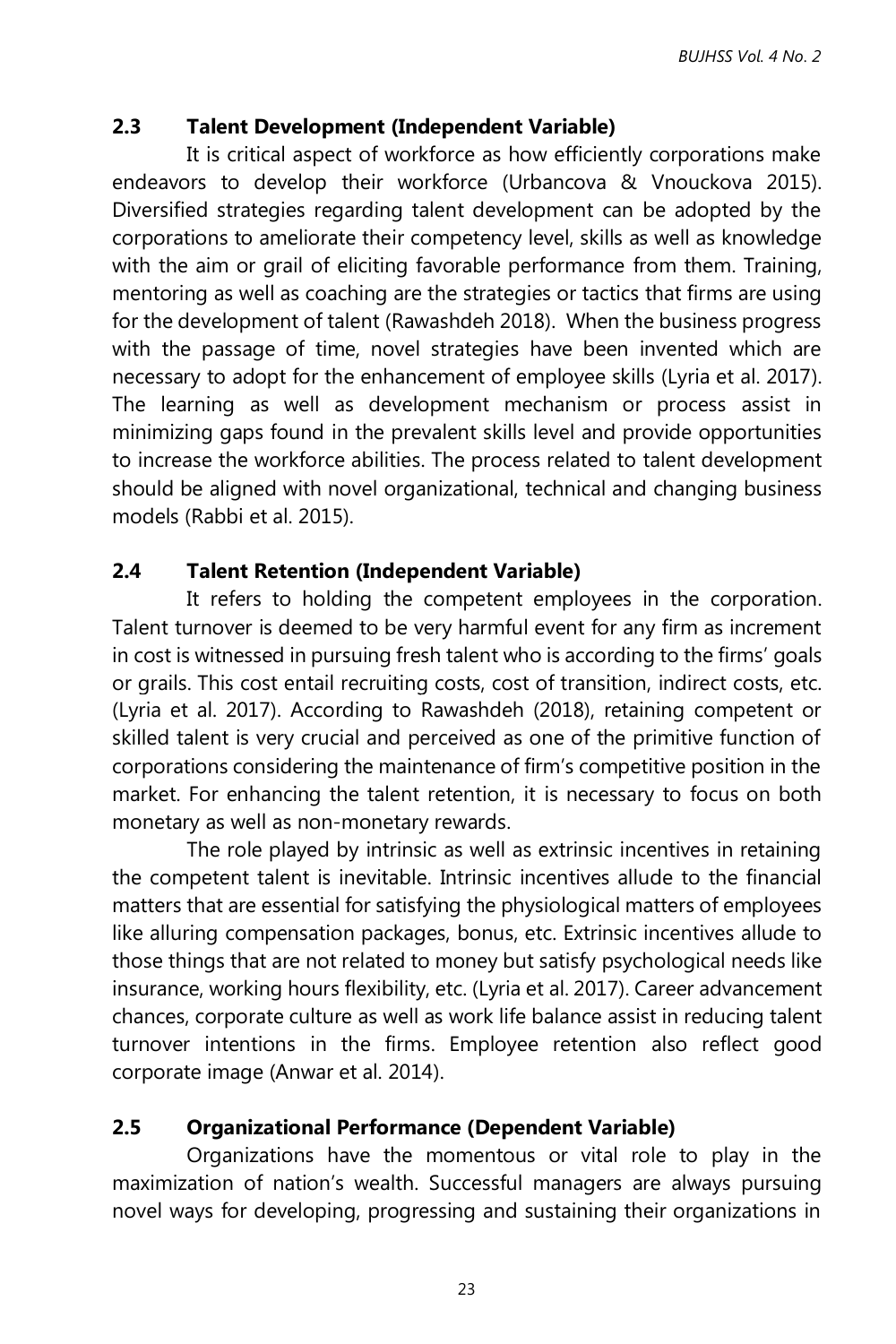severe economic circumstances. Efficient managers have the knowledge about stabilizing their firm's sustainability and deal with any challenge whenever need arises. They also know which strategies they need to implement for attaining prosperity as well as longevity. The scholarly studies related to the sphere of management always concern about how to improve or ameliorate organizational performance perceiving it critical dependent or endogenous construct (Richard et al. 2009).

Organization performance is associated with the foundation of abilities to meet the stakeholder's requirements simultaneously concentrate on the constant increment in the investment as well as strategies or tactics to assure profitability currently and in near future (Pantelic, Sakal & Zehetner 2016). It encompasses the actual organizational outcomes that could be measured or assessed against the outputs that are expected or set as standard to attain (Gavrea, et al., 2011). The attainment of organizational performance is done with the help of human resources keeping in view its alignment with the firm's operational system (Singh et al., 2016).

In simple word organizational performance alludes to the realization as well as accomplishment of organizational objectives or grails. The organization must have or set measurable objectives in order to measure its performance level. The ways of assessing organizational performance entails monetary benefits, profitability as well as successful implementation of organizational strategies. The achievement of organizational performance relies on the successful implementation of strategies that would assure the accomplishment of organizational goals or objectives (Abubakar et al. 2019).

# **2.6 Conceptual Framework**



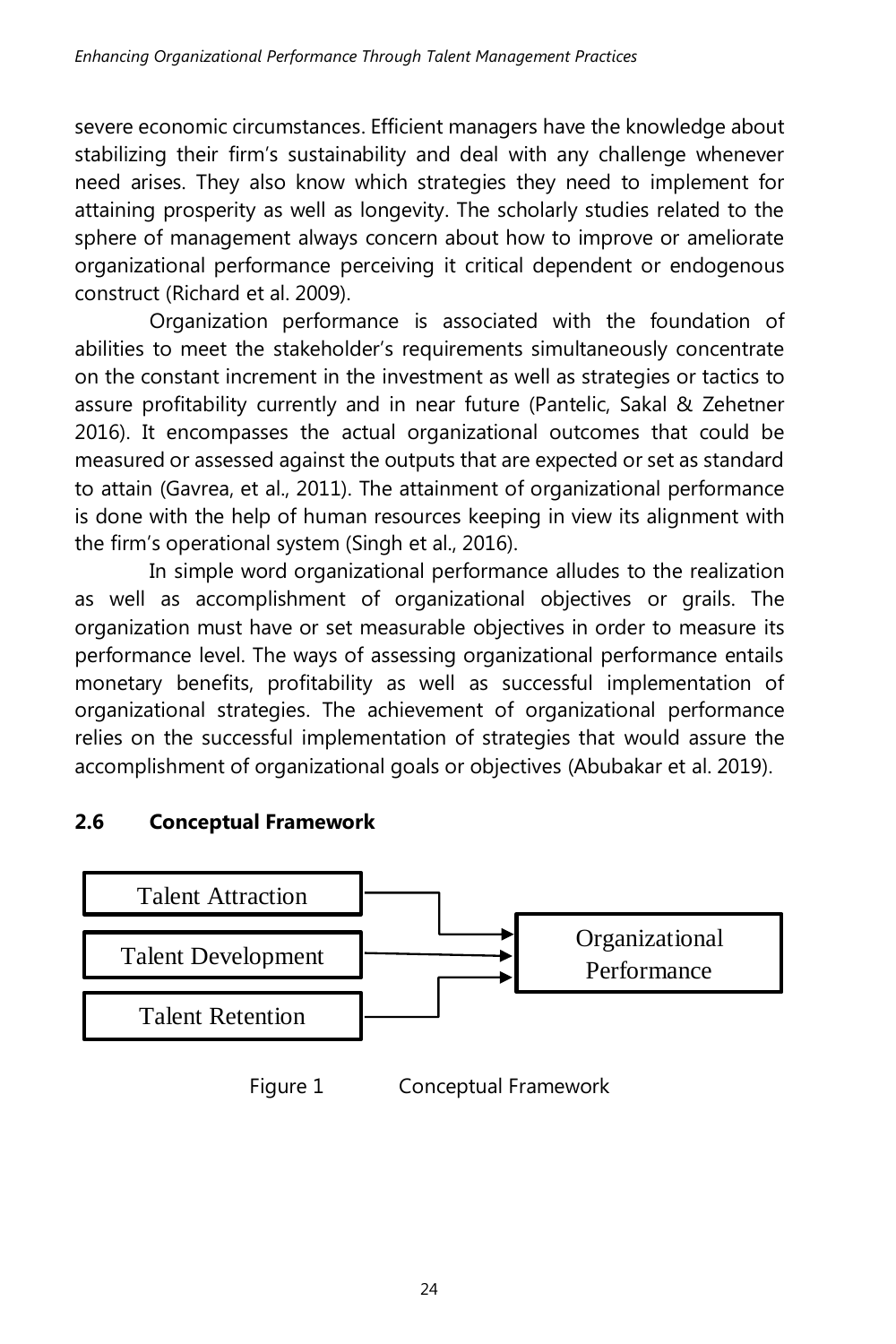### **2.7 Relationship between Talent Attraction & Organizational Performance**

Talent attraction alludes to the process of recruitment and selection. This entails corporate branding, reputation as well as those processes that are deemed critical for the selection of expedient and competent talent (Rop & Kwasira 2015). According to Songa & Oloko (2016), this notion focuses on alluring potential qualified candidate who is found best fit for filling the empty vacancy. Rastgoo (2016) executed study to probe the association of TM strategies with organizational performance and revealed the presence of significant connection of talent attraction with organizational performance. Moreover, Moghtadaie & Taji (2016) also found the similar result regarding talent attraction and organizational performance. Furthermore, Lyria et al. (2017) advocated that there is favorable as well as consequential association of talent attraction with the organizational performance. Thus, the study hypothesized the following:

H1: Talent attraction has favorable efficacy over organizational performance.

### **2.8 Relationship between Talent Development & Organizational Performance**

The process of hiring followed by the provision of training to the human resources in order to develop them and enhance their abilities necessary for the successful execution of their jobs (Sivathanu & Pillai 2019). Persistent employment of practices related to development is crucial as these lead organizations toward acquiring novel procedures, new technologies as well as updated adroitness. All these assist in assessing the organizational capability to perform efficiently in the variant environment, to have a sustaining competitive merit as well as give tough competition to their rivals or competitors (Nda & Fard 2013). According to Taleghani et al. (2013), the association of talent development with organizational performance is critical. There is favorable as well as consequential association of talent development with the organizational performance (Lyria, et al. 2017; Gorozidis & Papaioannou 2014). Thus, the study hypothesized the following:

H2: Talent development has favorable efficacy over organizational performance.

#### **2.9 Relationship between Talent Retention & Organizational Performance**

The process of talent retention concentrates on encouraging talented workforce to have long term association with the organization thereby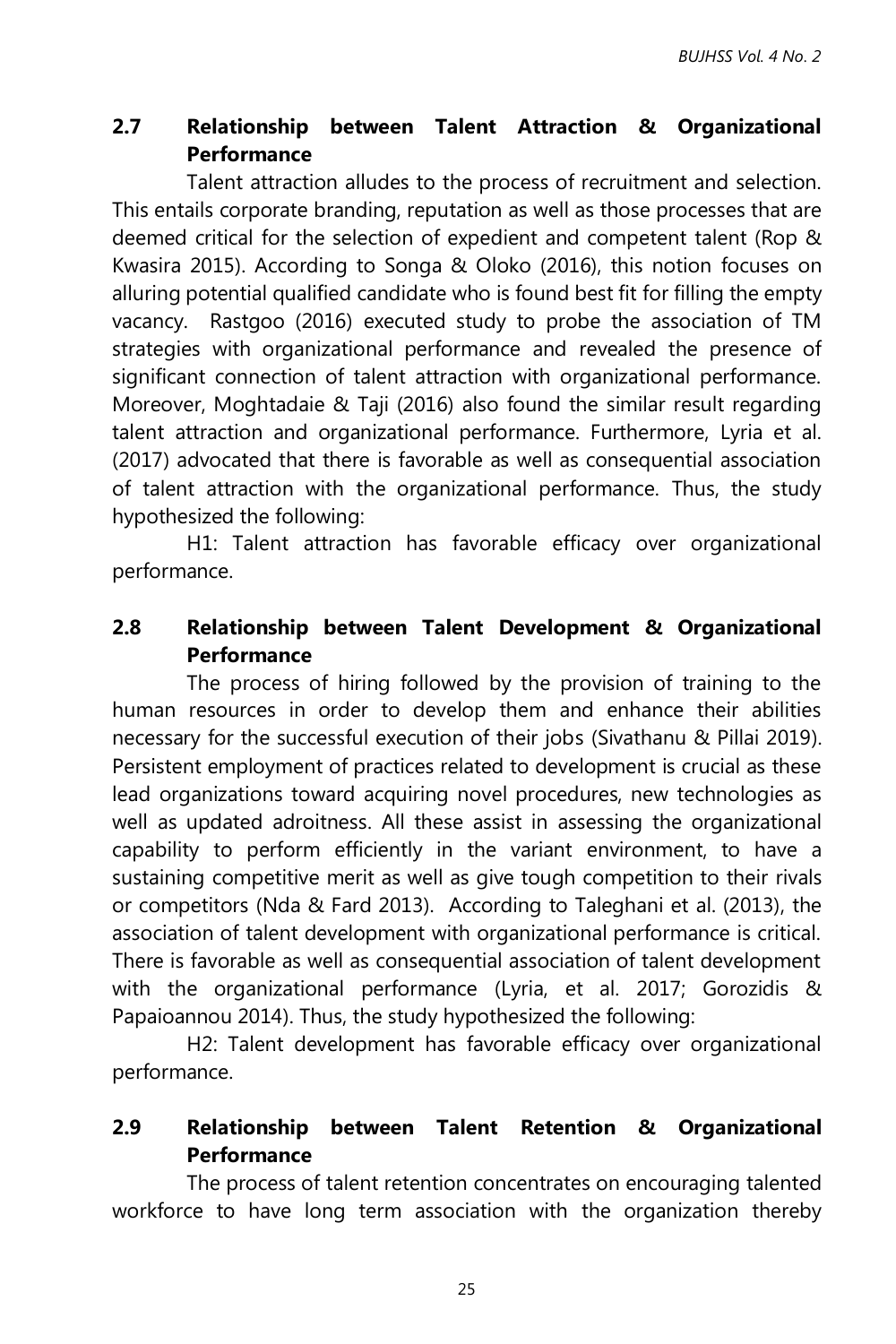increasing their retention level (Cloutier et al. 2015). The accomplishment of talent retention can be done on the basis of motivation, training, monetary benefits as well as career advancement opportunities (Dahshan et al., 2018). According to Hauskenckt et al. (2009), retaining competent as well as skilled talent affect positively the performance level of organizations. The success of any firm could be assessed through its talent retention level (Oladapo 2014). Kontoghiorghes & Frangou (2009) proclaimed that there is favorable association of talent retention with organizational performance. Moreover, Lyria et al. (2017) also advocated the similar results that there is favorable as well as signification relationship between employee retention and organizational performances confirming the effectiveness of successful implementation of retention practices. Thus, the study hypothesized the following:

H3: Talent retention has favorable efficacy over organizational performance.

# **3. RESEARCH DESIGN**

This study is casual study as we will check the impact of talent management on organizational performance. The questionnaire that was used was adopted from various reliable sources and online survey was the method used to collect data. The questionnaire had a cover letter which explained the nature of research, the fact that their participation is totally voluntarily and all the information would be kept confidential. This study entails cross sectional design as data for all the variables was collected in a single time frame. Moreover, the unit of analysis was individual (bank employees).

Deductive approach was used in this study as we moved from general to specific. Quantitative method deals with the data numeric in nature and its implementation is done when the study involves the first time or new data collection process from the sample derived from giant population according to the problem as well as data analysis techniques. Whereas qualitative method entails in depth understanding of a particular phenomenon by analyzing the beliefs, perceptions, values or attitudes related to that phenomenon (Rahi 2017). The study implements both quantitative as well as qualitative techniques in this study. The population of this investigation entails the employees working in Habib Bank Limited (HBL) for the collection of quantitative data while the HR executives are selected for gathering qualitative data with the help of interviews. Non-probability convenience sampling technique was used to collect data.

The sample size of this study was 120. Convenience sampling was used for the study. The study employs questionnaire instrument for the collection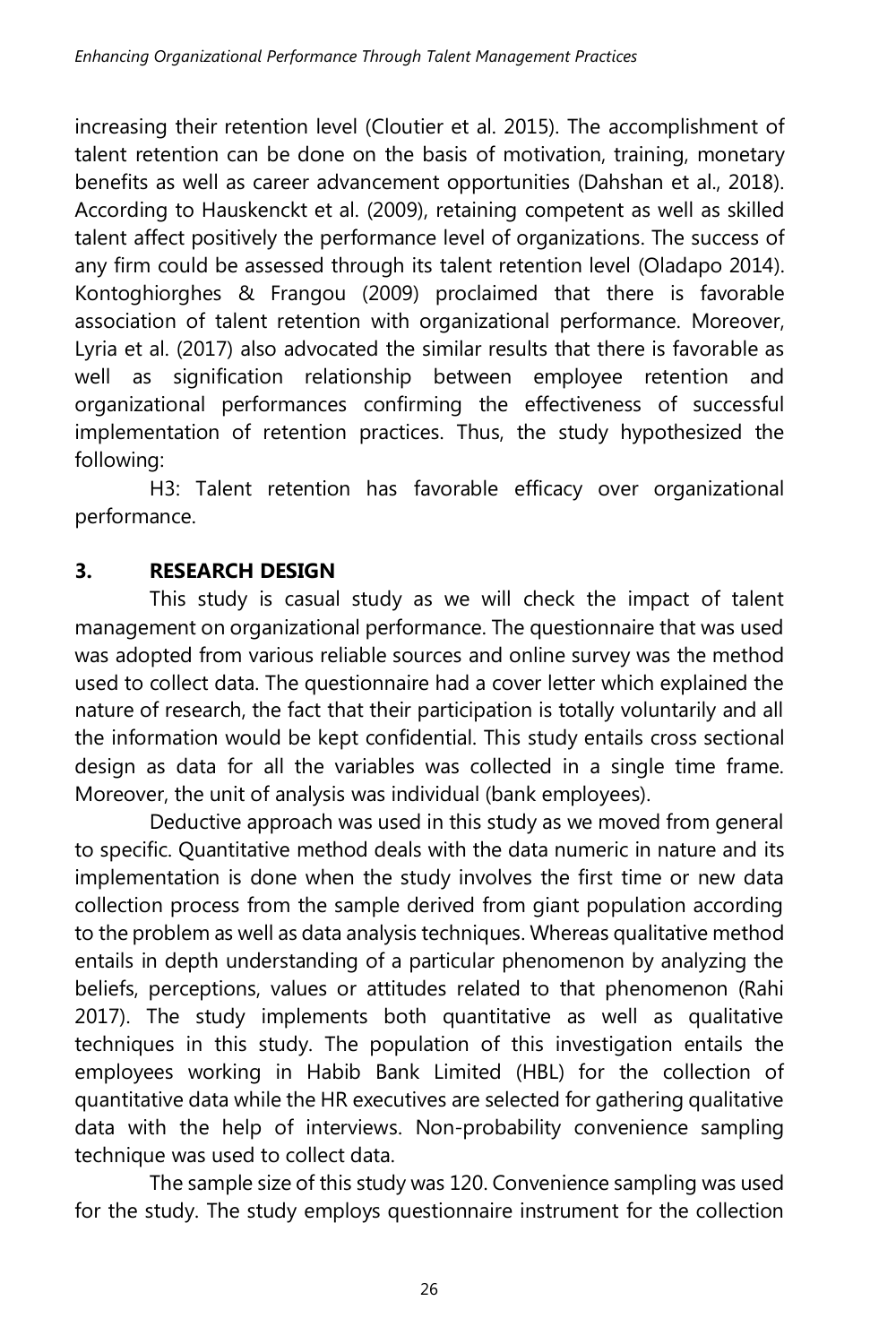of data. For gathering qualitative data employment of semi-structured as well as open-ended questionnaire is found expedient for taking interviews from HR executives of HBL. As suggested by Bamberg (2020) that is narrative analysis is appropriate for the evaluation of the opinions or experiences disclosed by HR professionals who are conveniently available for giving their contribution in this study. While for gathering quantitative data, questionnaires have been adopted after the extensive reviewing of prevalent literature or studies. The questionnaires of talent attraction, development as well as retention have been adopted from the prior study of (Dahshan Keshk & Dorgham 2018). The questions of organizational performance have been adopted from the questionnaire employed in the study (Lyria et al. 2017). For qualitative data analysis, the expertise or judgement of the researcher is used. However, for quantitative data analysis, the statistical software SPSS version 24 is used.

### **4. RESULTS & FINDINGS**

### **4.1 Qualitative Analysis**

In this section the interviews gathered from the HR executives of HBL are mentioned. We found two HR executive who were willing to give their responses to facilitate the data collection process of this study. Respondent A said the following:

*"Talented people are the source of creating difference. People are responsible for making overall performance remarkable in any organization no matter bank or not. Competitive people are perceived as the prominent asset. In the absence of them you are not able to perform as well as attain or accomplish the desired grails or goals".*

*Respondent A further added:*

*"We consider performance management system is the tool for acquiring talented people. Simultaneously proper specification of job is also very necessary for the recruitment & selection of right person. Moreover, appointment of right person also depends on the right qualification".*

Respondent B said the following:

*"It is the duty or concern of HR department that what strategies should be followed for motivating, inviting or engaging the workforce and impels them to provide their participation in the process of decision making and how to provide them with opportunity. Whenever they need give them counseling as well as personal attention by doing so, we can motivate them".*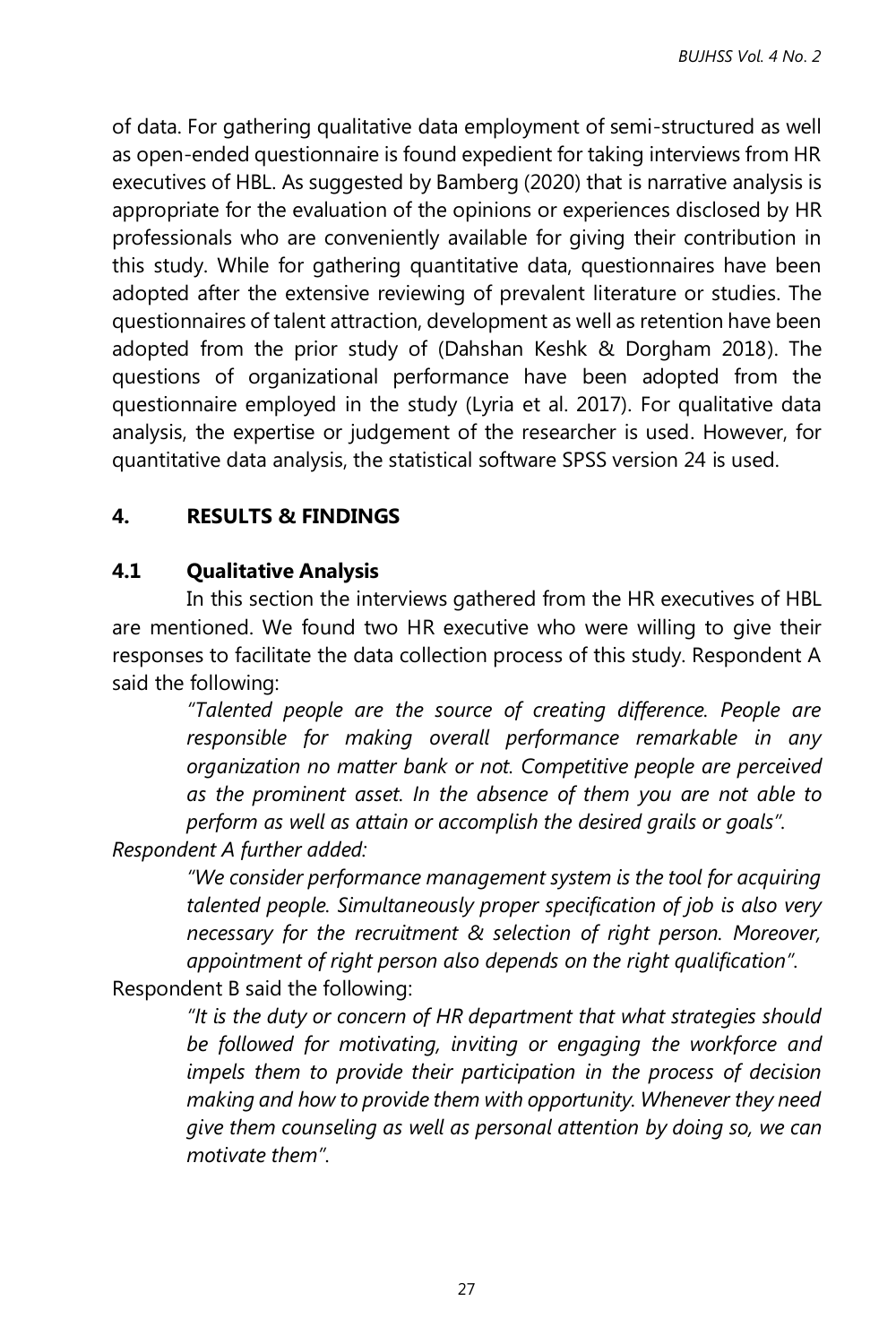### *Respond B further added:*

*"We know how important the human asset that is why we manage the performance management system to provide them training as well as give them recognition on their significant contribution. Moreover, satisfactory compensation packages play a vital role in retaining the talented employees. But it is not the only strategy, flexibility of job and work life balance are also inevitable factors".*

| Table 1:          | Gender           |         |                      |                           |
|-------------------|------------------|---------|----------------------|---------------------------|
| <b>Categories</b> | <b>Frequency</b> | Percent | <b>Valid Percent</b> | <b>Cumulative Percent</b> |
| <b>Male</b>       | 70               | 58.3    | 58.3                 | 58.3                      |
| Female            | 50               | 41.7    | 41.7                 | 100.0                     |
| Total             | 120              | 100.0   | 100.0                |                           |

## **4.1.1 Demographics Analysis**

The table 1 mentioned the frequencies of gender in terms of male and female. Considering the number of male respondents, there were seventy male respondents contributed their participation in the data collection process of this study. Whereas, there were fifty female respondents contributed their participation in the data collection process of this study. Talking about percent frequency male has 58.3 percent participation while female has 41.7 percent participation.

| Table 2: |         |  |  |
|----------|---------|--|--|
| aories   | eauencv |  |  |

| <b>Categories</b> | Frequency | Percent | <b>Valid Percent</b> | <b>Cumulative Percent</b> |
|-------------------|-----------|---------|----------------------|---------------------------|
| 21-30 years       | 51        | 42.5    | 42.5                 | 42.5                      |
| 31-40 years       | 39        | 32.5    | 32.5                 | 75.0                      |
| 41-50 years       | 22        | 18.3    | 18.3                 | 93.3                      |
| Above 50 years    | 8         | 6.7     | 6.7                  | 100.0                     |
| <b>Total</b>      | 120       | 100.0   | 100.0                |                           |

The table 2 mentioned the frequencies of age in terms of four categories. Considering the number of each category, the respondents of 21- 30 years age range were fifty-one whereas the respondents of 31-40 years age range were thirty-nine. Moreover, the respondents of 31-40 years age range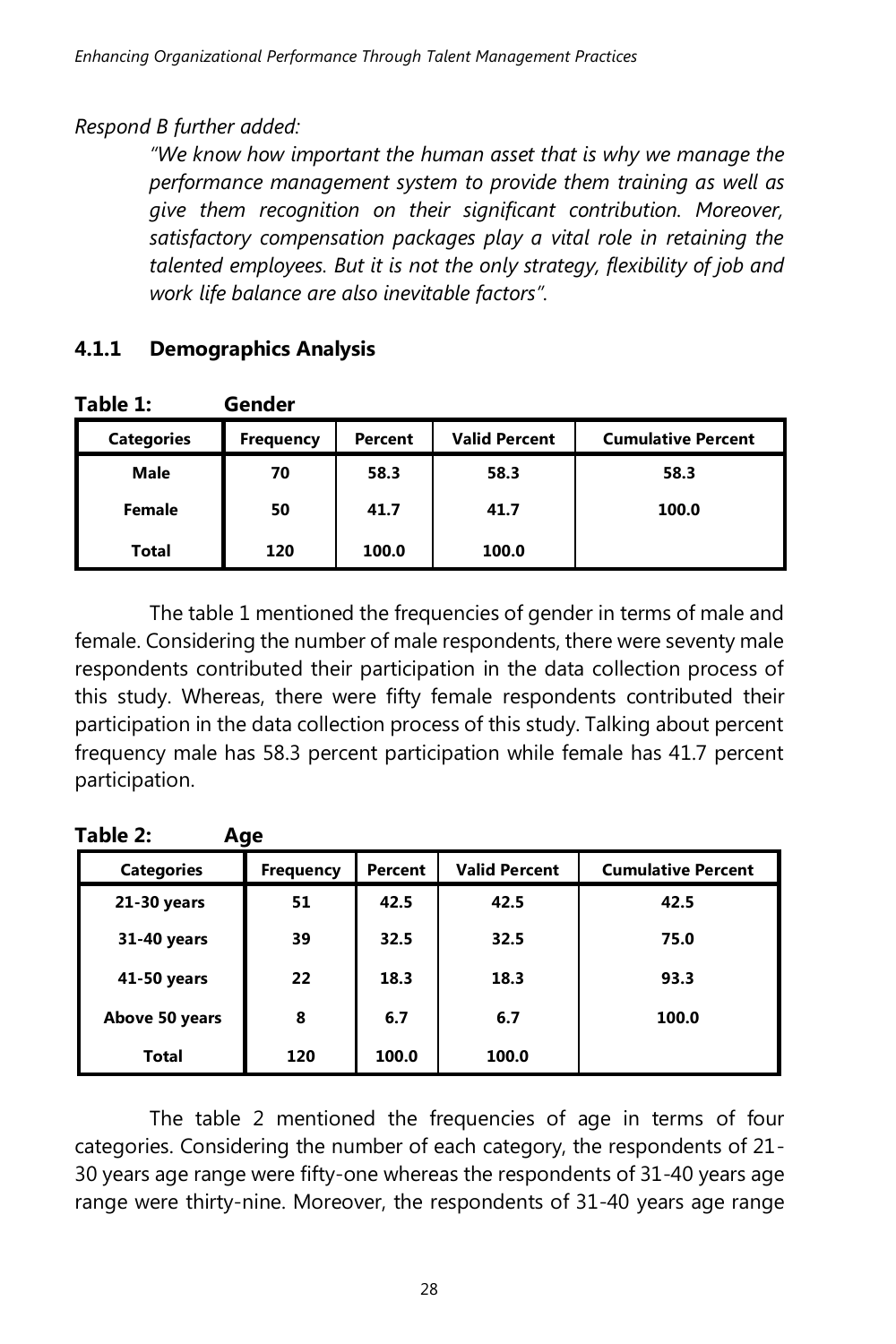were twenty-two. The respondents of age category of above 50 years were eight. Talking about percent frequency the first category has 42.5 percent participation while the second category has 32.5 percent participation. Moreover, the third category has 18.3 percent participation whereas the fourth category has 6.7 percent participation.

| гаріе э:          | Qualification    |         |                      |                           |
|-------------------|------------------|---------|----------------------|---------------------------|
| <b>Categories</b> | <b>Frequency</b> | Percent | <b>Valid Percent</b> | <b>Cumulative Percent</b> |
| Undergraduate     | 49               | 40.8    | 40.8                 | 40.8                      |
| Graduate          | 45               | 37.5    | 37.5                 | 78.3                      |
| Postgraduate      | 26               | 21.7    | 21.7                 | 100.0                     |
| Total             | 120              | 100.0   | 100.0                |                           |

The table 3 mentioned the frequencies of qualification in terms of three categories. Considering the number of each category, the respondents of category called under graduate were forty-nine whereas the respondents of category called graduate were forty-five. Moreover, the respondents of category called post graduate were twenty-six. Talking about percent frequency the first category has 40.8 percent participation while the second category has 37.5 percent participation. Moreover, the third category has 21.7 percent participation.

### **4.1.2 Reliability**

|  |  |  |  |  | <b>Table 4: Reliability Statistics</b> |
|--|--|--|--|--|----------------------------------------|
|--|--|--|--|--|----------------------------------------|

**Table 3: Qualification**

| <b>Variables</b>                  | <b>Cronbach Alpha</b> | No. of Items |
|-----------------------------------|-----------------------|--------------|
| <b>Talent Attraction</b>          | 0.789                 | 4            |
| <b>Talent Development</b>         | 0.786                 |              |
| <b>Talent Retention</b>           | 0.856                 |              |
| <b>Organizational Performance</b> | 0.899                 | 6            |

The table 4 of this study presents the reliability statistics of the involved variables in this study. The highest reliability exhibited by the variable organizational performance which is 0.899 while talent retention has the second highest reliability which is 0.856. Talent attraction has the third highest reliability that is 0.789 whereas talent development has the least reliability among all the variables that is 0.786.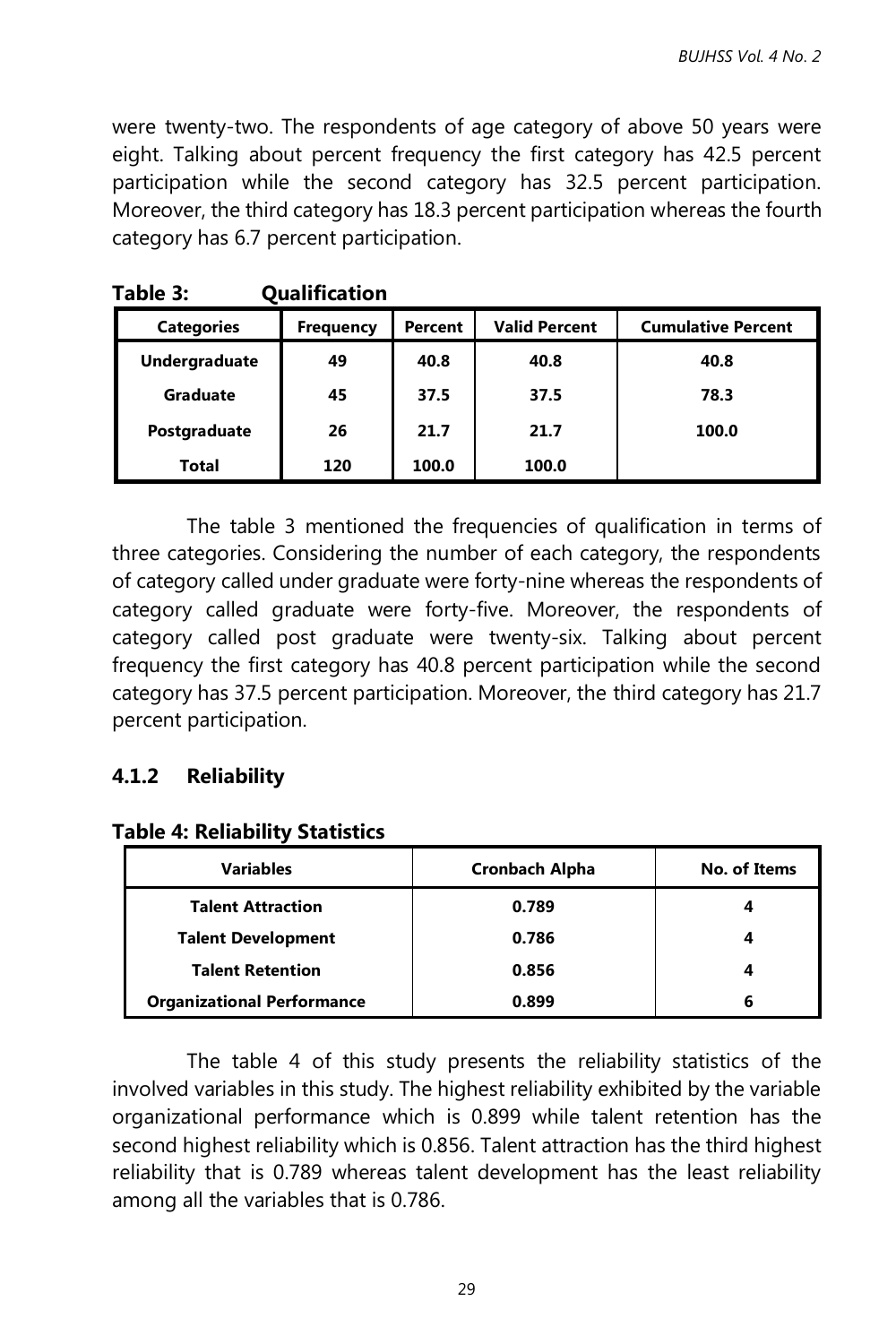# **4.1.3 Descriptive Statistics**

|    | N   | <b>Minimum</b> | Maximum | <b>Mean</b> | <b>Std. Deviation</b> | Variance | <b>Skewness</b> | <b>Kurtosis</b> |
|----|-----|----------------|---------|-------------|-----------------------|----------|-----------------|-----------------|
| TA | 120 | 1.00           | 5.00    | 4.0417      | .68318                | .467     | $-1.203$        | 2.947           |
| TD | 120 | 1.00           | 5.00    | 4.1250      | .65546                | .430     | $-1.400$        | 3.130           |
| TR | 120 | 1.00           | 5.00    | 3.9750      | .89078                | .793     | $-1.177$        | 1.195           |
| OP | 120 | 1.00           | 5.00    | 4.1153      | .68183                | .465     | $-1.315$        | 3.013           |

#### **Table 5: Descriptive Statistics**

The table 5 of this study presents the values of tests related to descriptive statistics. The questionnaire of this study based on five-point Likert scale which is confirmed by the value of minimum as well as maximum. The value of mean is below or around 4 depicting that most of the respondents had inclination towards the agree option which is coded as 4. The skewness values of all the variables are negative proclaiming the fact that the data collected is negatively skewed. The kurtosis values of all the variables are between  $-3.5 - +3.5$  demonstrating the fact that the data is normally distributed.

### **4.1.4 Correlation**

|  |  |  | <b>Table 6: Correlation</b> |
|--|--|--|-----------------------------|
|  |  |  |                             |

|           |                     | TA       | TD       | TR           | <b>OP</b> |
|-----------|---------------------|----------|----------|--------------|-----------|
|           | Pearson Correlation | 1        | $.618**$ | $.512**$     | $.631**$  |
| TA        | Sig. (2-tailed)     |          | .000     | .000         | .000      |
|           | N                   | 120      | 120      | 120          | 120       |
|           | Pearson Correlation | $.618**$ | 1        | $.613**$     | $.613**$  |
| TD        | Sig. (2-tailed)     | .000     |          | .000         | .000      |
|           | N                   | 120      | 120      | 120          | 120       |
|           | Pearson Correlation | $.512**$ | $.613**$ | $\mathbf{1}$ | $.604**$  |
| TR        | Sig. (2-tailed)     | .000     | .000     |              | .000      |
|           | N                   | 120      | 120      | 120          | 120       |
|           | Pearson Correlation | $.631**$ | $.613**$ | $.604**$     | 1         |
| <b>OP</b> | Sig. (2-tailed)     | .000     | .000     | .000         |           |
|           | N                   | 120      | 120      | 120          | 120       |

\*\*. Correlation is significant at the 0.01 level (2-tailed).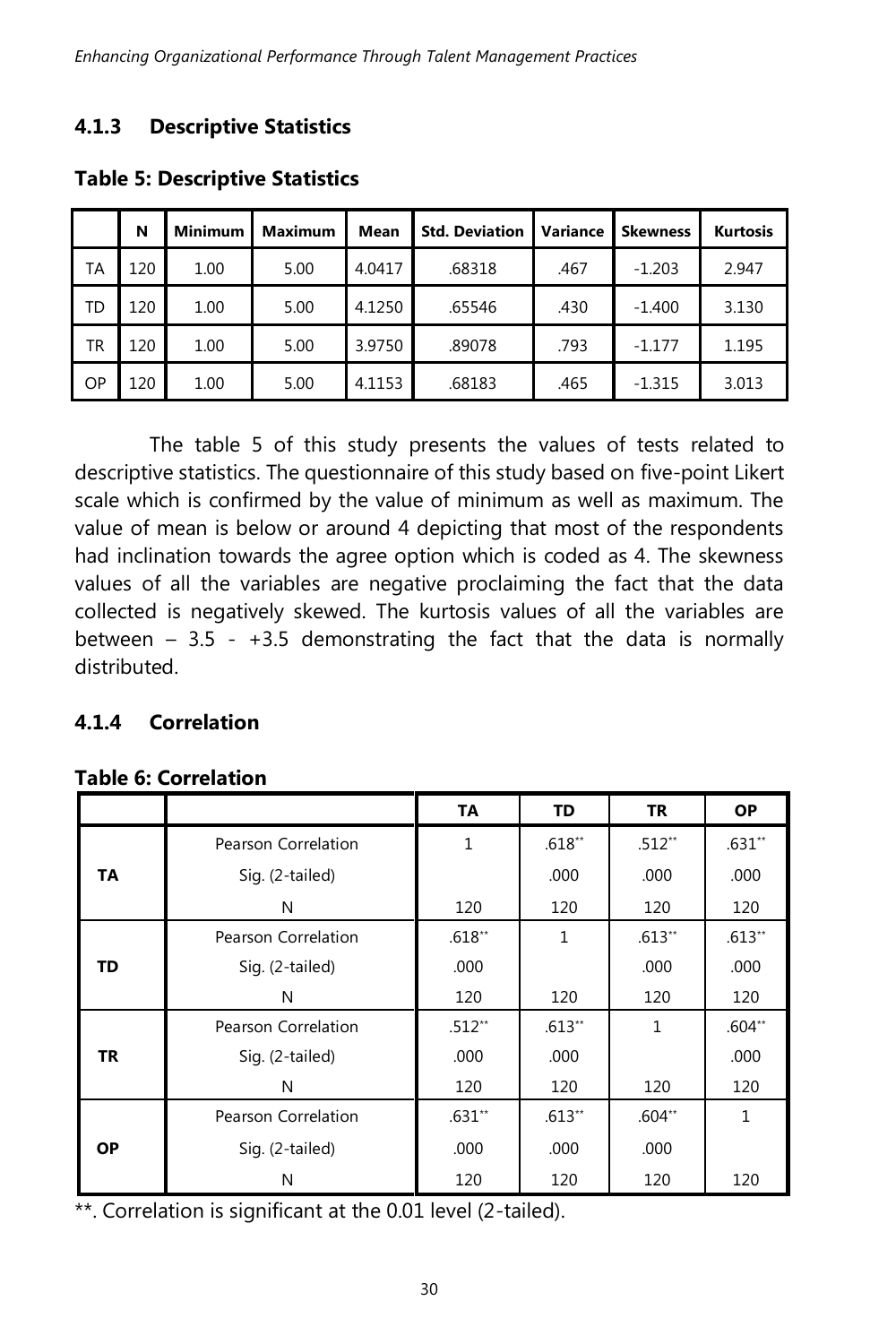The table 6 showcases the relationship intensity among the variables. Talent attraction has good as well as favorable correlation with organizational performance. Moreover, talent development also has favorable and good correlation with organizational performance. Furthermore, talent retention is favorably as well as markedly correlated with organizational performance. However, all the independent variables are not strongly correlated with each other as the r values among them are less than 0.8 thus denying the presence of multicollinearity.

#### **4.1.5 Regression**

#### **Table 7: Model Summary**

| Model | <b>R</b> Square | <b>Adiusted R Square</b> | <b>Std. Error of the Estimate</b> |
|-------|-----------------|--------------------------|-----------------------------------|
| -     | .529            |                          | 47388                             |

a. Predictors: (Constant), TR, TA, TD

The table 7 above reveals the value of r square which is around 53 percent depicting that all the independent variables of this study combinedly elucidate 53 percent variance in the dependent variable that is organizational performance.

#### **Table 8: ANOVA**

| Model      | <b>Sum of Squares</b> | df  | <b>Mean Square</b> |        | Sig.              |
|------------|-----------------------|-----|--------------------|--------|-------------------|
| Regression | 29.273                |     | 9.758              | 43.452 | .000 <sup>b</sup> |
| Residual   | 26.049                | 116 | .225               |        |                   |
| Total      | 55.322                | 119 |                    |        |                   |

a. Dependent Variable: OP

b. Predictors: (Constant), TR, TA, TD

The table 8 located above displays the value of F which is around 43 greater than the threshold value 7 implying the fitness of the model employed in this study. The sig value which is less than 0.05 also justified the results extracted from F value.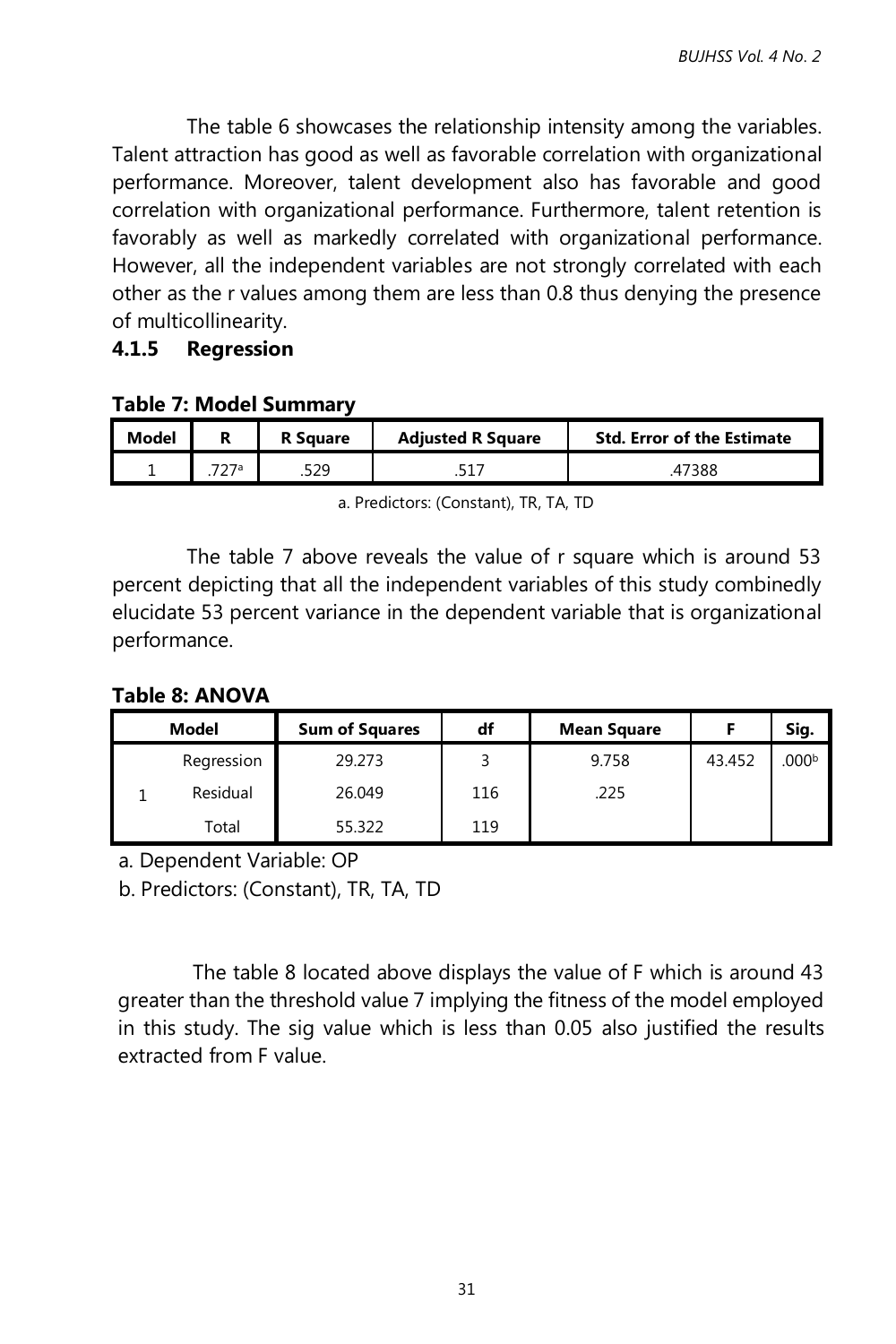| Model |            | <b>Unstandardized</b><br><b>Coefficients</b> |                   | <b>Standardized</b><br><b>Coefficients</b> | t     | Sig. |
|-------|------------|----------------------------------------------|-------------------|--------------------------------------------|-------|------|
|       |            | в                                            | <b>Std. Error</b> | <b>Beta</b>                                |       |      |
|       | (Constant) | .888                                         | .299              |                                            | 2.974 | .004 |
|       | TА         | .344                                         | .083              | .345                                       | 4.158 | .000 |
|       | TD         | .230                                         | .094              | .221                                       | 2.447 | .016 |
|       | TR         | .223                                         | .063              | .292                                       | 3.532 | .001 |

#### **Table 9: Coefficient**

a. Dependent Variable: OP

Table 9 of the study showcases the hypothesis testing results. The first hypothesis of this study is found significant keeping in view the sig value 0.000 which is lessor than 0.05. Talent attraction has favorable efficacy over organizational performance. When the increment is made in talent attraction by the amount of 1 then it leads to increment in organizational performance by 35 percent which is depicted by beta value.

Talent development has also significant as well as favorable efficacy over organizational performance i.e., sig value 0.016 < 0.05. When the increment is made in talent development by the amount of 1 then it leads to increment in organizational performance by 22 percent. The last hypothesis of the study also validated as the sig value is 0.001 < 0.05 proclaiming that talent retention has significant as well as favorable efficacy over organizational performance. When the increment is made in talent retention by the amount of 1 then it leads to increment in organizational performance by 29 percent.

## **5. DISCUSSION**

### **5.1 Discussion**

The main motive behind the conduction of this study is to probe the impact or efficacy of talent management practices on the level of performance exhibited by HBL. The required data has been collected through employing qualitative as well as quantitative methods. After analyzing the data collected from both the methods, it was found that the practices related to talent management have significant as well as favorable association with the level of performance exhibited by HBL. The first hypothesis of the study has been validated that talent attraction has significant and favorable efficacy over organizational performance which is in agreement with the prior literature or studies. According to Rastgoo (2016), there is significant connection of talent attraction with organizational performance. Moreover, Moghtadaie & Taji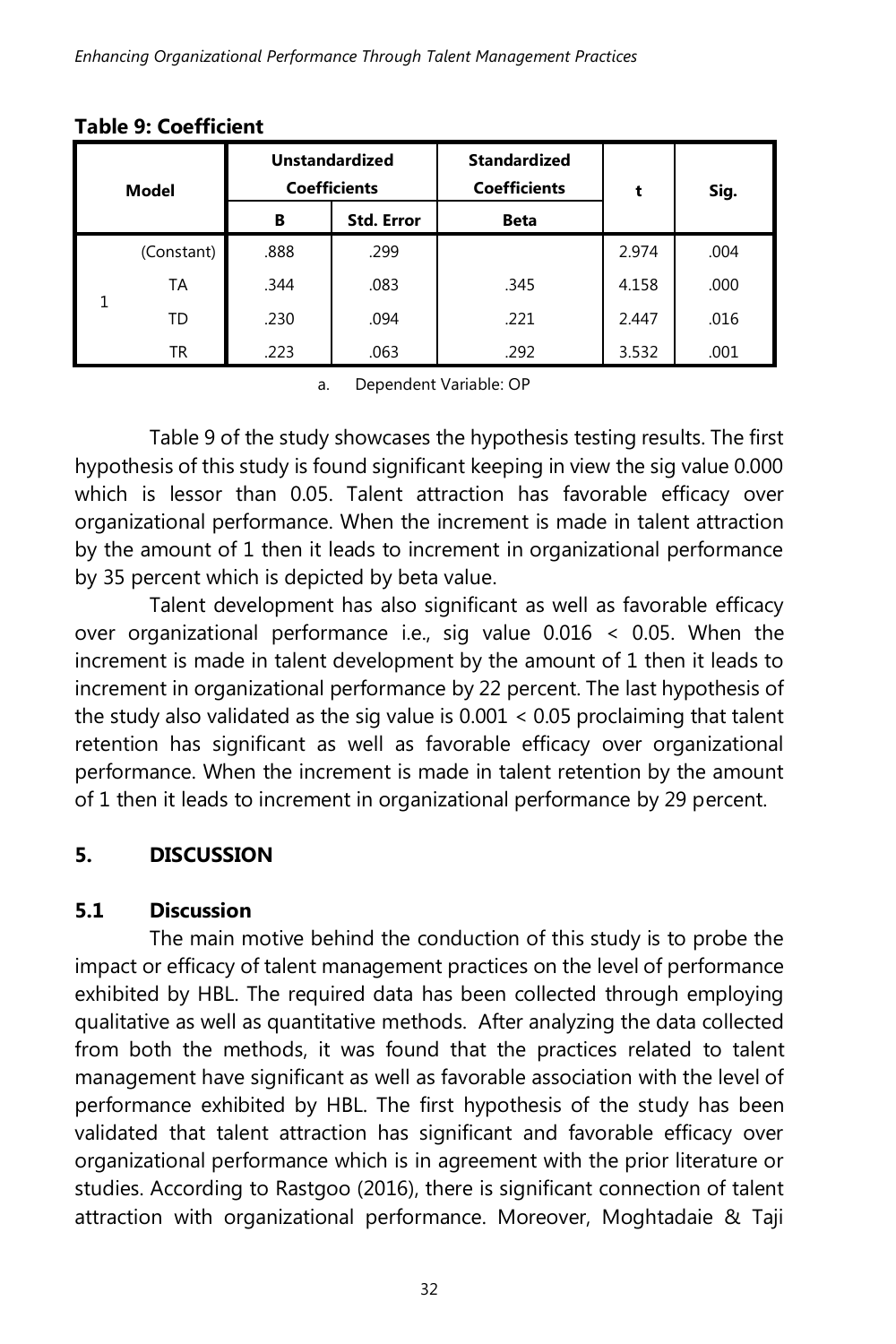(2016) as well as Lyria et al. (2017) found the similar results in this regard. The second hypothesis of this study is also proved significant at the level of 5 percent. Talent development has significant and favorable efficacy over organizational performance implying the consistency with the prior literature or studies. According to Taleghani et al. (2013), the association of talent development with organizational performance is critical. Gorozidis & Papaioannou (2014) as well as Lyria et al. (2017) found the similar results in this regard.

The third hypothesis is also found significant as the sig value is less than 5 percent. Talent development has significant and favorable efficacy over organizational performance confirming the results of prior studies. According to Oladapo (2014), the success of any firm could be assessed through its talent retention level. (Lyria et al. (2017) also advocated that there is favorable as well as signification relationship between employee retention and organizational performances confirming the effectiveness of successful implementation of retention practices.

### **5.2 Practical Implication**

This study has some practical implications that can assist HBL managers in efficacious attainment of the organizational grails or objectives. There is need to keep due consideration on the successful implementation of talent management strategies or practices. These strategies or practices give more emphasis on the importance or significance of human asset value in achieving organizational performance thereby enhancing the level of competitive merit or advantage over their competitors. Talent management ought to be given more consideration as it is not just a theoretical concept but it has practical importance in real life. Moreover, the results or outcomes derived from this study would suggest that the banking sector should make extra endeavors for attracting, developing as well as retaining of their workforce. These strategies or practices have been proclaimed to be significant or momentous predictors of attaining organizational performance. The successful implementation of talent management strategies or practices would give the various stakeholders the clear information about the workforce and their talent level. However, the absence of these strategies or practices might bring about undesirable performance level of organization.

### **6. CONCLUSION**

Talent management is all about focusing on the organizational future needs. It is essential element of human capital strategy particularly long term. The challenges have been facing by the organizations globally in their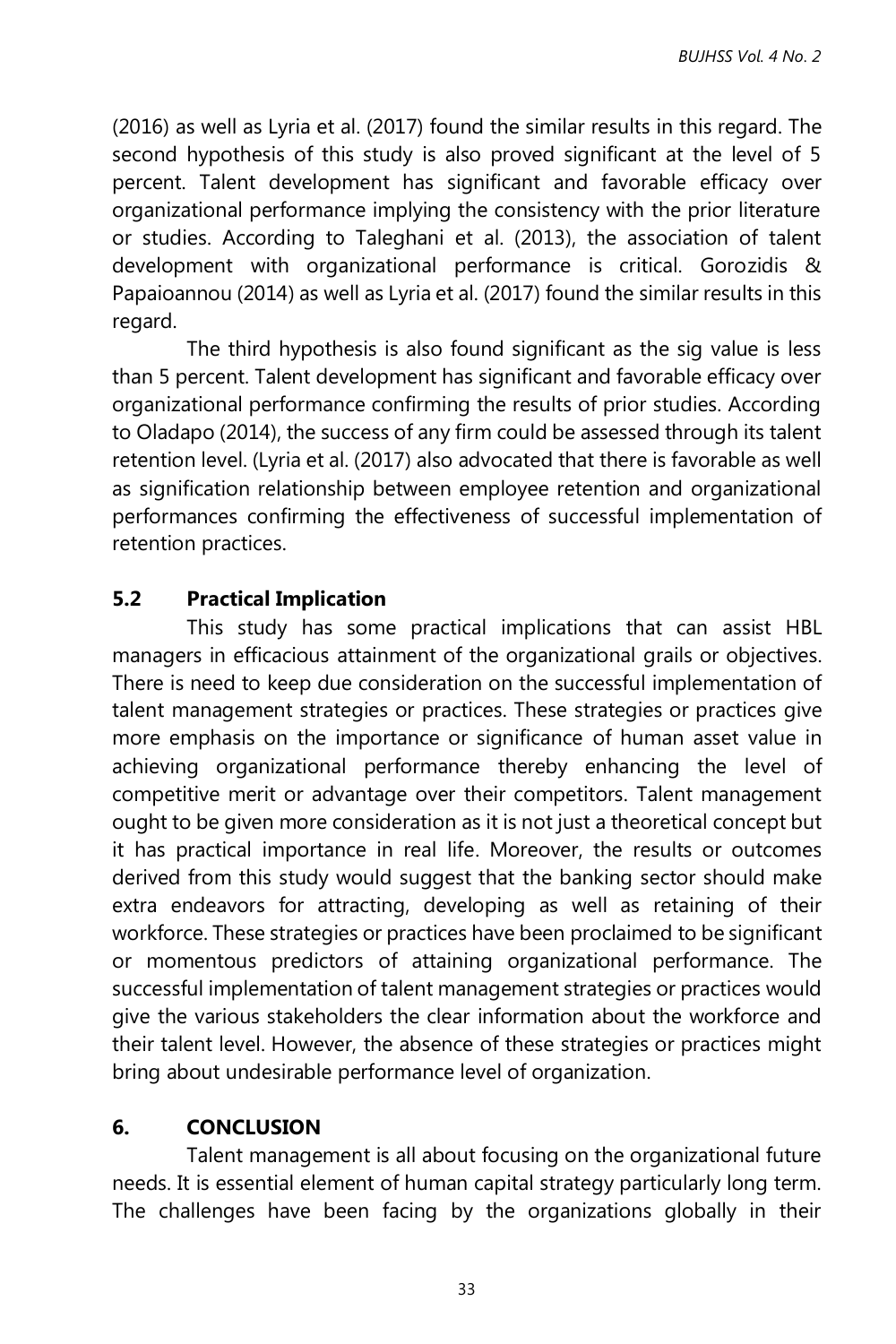endeavors to attract talented human capital which is deemed to be the momentous resource inside the organization. The conceptualization of talent is regarded as unique or unusual strategic resource which is critical for attaining competitive advantage. The main motive behind the conduction of this study is to probe the efficacy of TM practices over organizational performance.

The results or outcomes of this study disclosed that all the targeted TM practices in this study has consequential as well as favorable impact or efficacy over the level of performance exhibited by HBL. Therefore, the system of TM acts as a tool for optimizing the performance level of employees at all organizational level. For managing personnel in the organization, the role of talent management is not only critical but also inevitable. After analyzing the results, managerial implications have been suggested to the management of targeted bank i.e., HBL.

# **7. RESEARCH LIMITATIONS AND FUTURE DIRECTIONS**

The study deploys cross-sectional design which is considered as the limitation because this sort of study captures data at one point in time. It is possible that the impact level of TM on organizational effectiveness would be different at different time period. Therefore, it is suggested that future studies should employ longitudinal design for gaining in depth knowledge regarding the relationship among the variables.

There are other diversified research designs which might also be pursued. Moreover, the second limitation is its sample size as larger sample size might give more appropriate results and has higher generalizability. Further studies could be pursued regarding this topic by increasing the size of sample. Moreover, the addition of more variables or incorporating the mediating or moderating variables in the model under evaluation could give more insight regarding this topic in the future studies.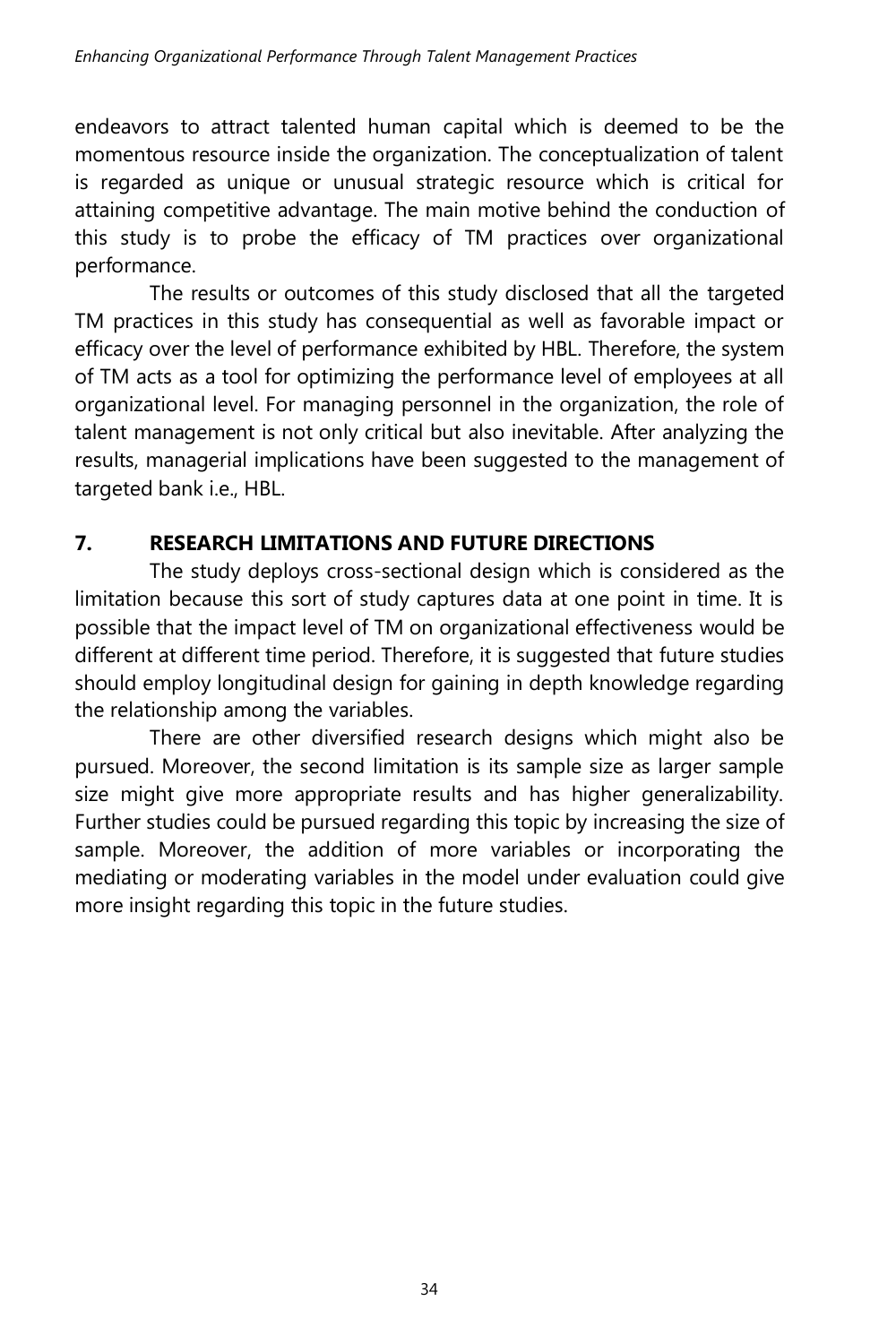#### **References**

- Abubakar, A. M., Elrehail, H., Alatailat, M. A., & Elçi, A. (2019). Knowledge management, decision-making style and organizational performance. Journal of Innovation & Knowledge, 4(2), 104-114.
- Ahrens, T., & Chapman, C. S. (2006). Doing qualitative field research in management accounting: Positioning data to contribute to theory. Handbooks of management accounting research, 1, 299-318.
- Almaaitah, M., Alsafadi, Y., Altahat, S., & Yousfi, A. (2020). The effect of talent management on organizational performance improvement: The mediating role of organizational commitment. Management Science Letters, 10(12), 2937-2944.
- Almaaitah, M. F., Harada, Y., & Bin, M. F. (2015). Core Principles for Talent Management System and its Impact on Competitive Advantage" Applied Study Cellular Communications Companies in Jordan. International Journal of Academic Research in Business and Social Sciences, 5(6), 2222-6990.
- Almaaitah, M. F., Harada, Y., Sakdan, M. F., & Almaaitah, A. M. (2017). Integrating Herzberg and social exchange theories to underpinned human resource practices, leadership style and employee retention in health sector. World Journal of Business and Management, 3(1), 16.
- Almohtaseb, A.A., Shaheen, H.A.K., Alomari, K.M. and Yousef, M.A., (2020). Impact of talent management on organizational performance: The moderating role of an effective performance management system. International Journal of Business and Management, 15(4).
- Anwar, A., Nisar, Q. A., Khan, N. Z. A., & Sana, A. (2014). Talent management: Strategic priority of organizations. International Journal of Innovation and Applied Studies, 9(3), 1148.
- Bamberg, M., (2020). Narrative Analysis An Integrative Approach, Qualitative Analysis: Eight Approaches for the Social Sciences.243.
- Borisova, O. N., Silayeva, A. A., Saburova, L. N., Belokhvostova, N. V., & Sokolova, A. P. (2017). Talent management as an essential element in a corporate personnel development strategy. Academy of strategic management journal, 16, 31.
- Claus, L. (2019). HR disruption—Time already to reinvent talent management. BRQ Business Research Quarterly, 22(3), 207-215.
- Cloutier, O., Felusiak, L., Hill, C., & Pemberton-Jones, E. J. (2015). The importance of developing strategies for employee retention. Journal of Leadership, Accountability & Ethics, 12(2).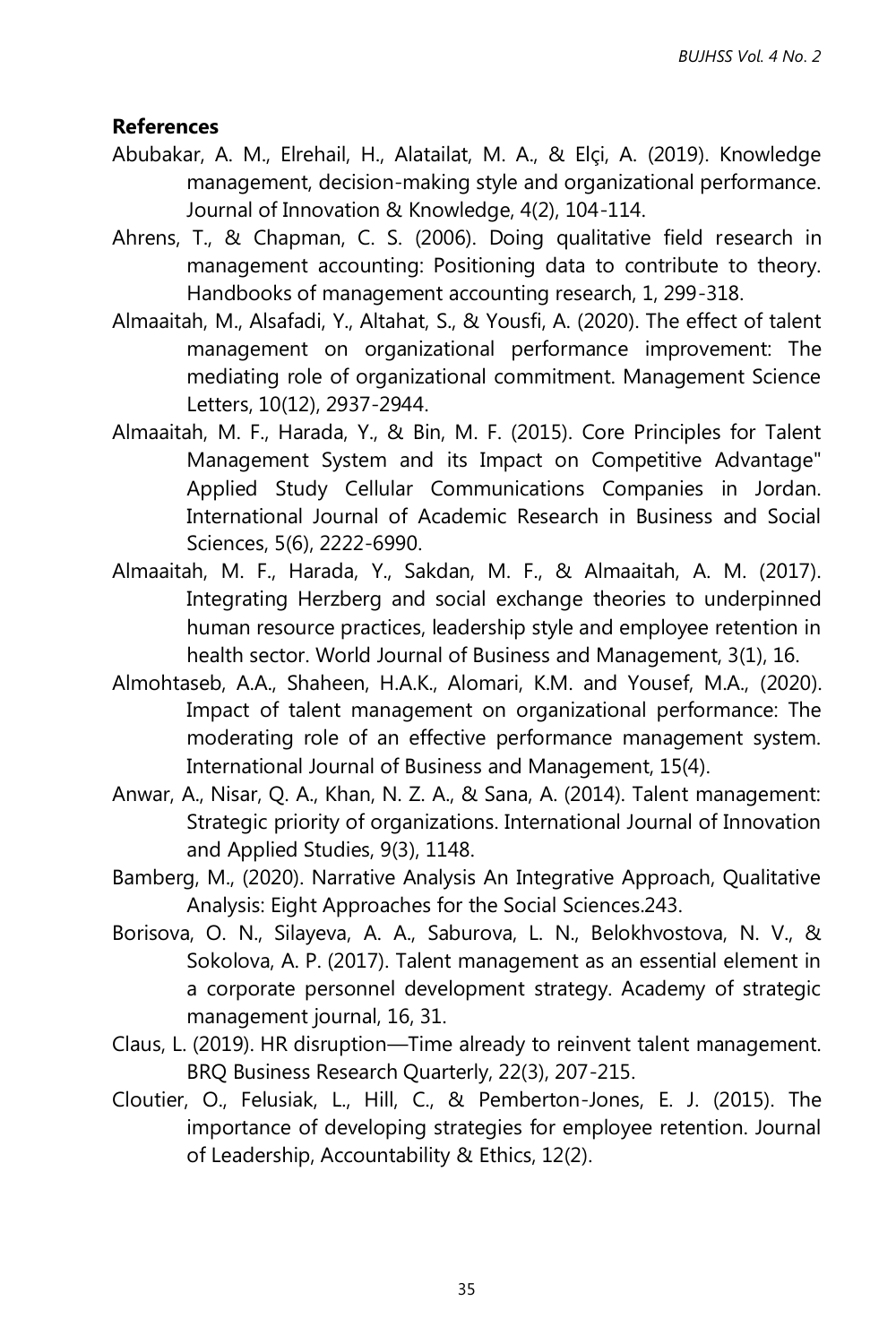- Collings, D. G., Mellahi, K., & Cascio, W. F. (2019). Global talent management and performance in multinational enterprises: A multilevel perspective. Journal of management, 45(2), 540-566.
- De Boeck, G., Meyers, M. C., & Dries, N. (2018). Employee reactions to talent management: Assumptions versus evidence. Journal of Organizational Behavior, 39(2), 199-2
- El Dahshan, M. E., Keshk, L. I., & Dorgham, L. S. (2018). Talent management and its effect on organization performance among nurses at shebin el-kom hospitals. International Journal of Nursing, 5(2), 108-123.
- Gallardo-Gallardo, E., Thunnissen, M., & Scullion, H. (2020). Talent management: context matters.
- Gavrea, C., Ilies, L., & Stegerean, R. (2011). Determinants of organizational performance: The case of Romania. Management & Marketing, 6(2).
- Gorozidis, G., & Papaioannou, A. G. (2014). Teachers' motivation to participate in training and to implement innovations. Teaching and teacher education, 39, 1-11.
- Hausknecht, J. P., Rodda, J., & Howard, M. J. (2009). Targeted employee retention: Performance‐based and job‐related differences in reported reasons for staying. Human Resource Management: Published in Cooperation with the School of Business Administration, The University of Michigan and in alliance with the Society of Human Resources Management, 48(2), 269-288.
- Järvi, K., & Khoreva, V. (2020). The role of talent management in strategic renewal. Employee Relations: The International Journal.
- Kontoghiorghes, C., & Frangou, K. (2009). The association between talent retention, antecedent factors, and consequent organizational performance. SAM Advanced Management Journal, 74(1), 29.
- Kurgat, A. C. (2018). Talent Management and its Importance for Todayâ€<sup>™</sup> s Organizations in Kenya Perspective; a Critical Review. International Journal of Advances in Agriculture Sciences.
- Luna-Arocas, R., Danvila-Del Valle, I., & Lara, F. J. (2020). Talent management and organizational commitment: the partial mediating role of pay satisfaction. Employee Relations: The International Journal.
- Lyria, R. K., Namusonge, G. S., & Karanja, K. (2017). Role of talent management on organisation performance in companies listed in Nairobi securities exchange in Kenya.
- Meyers, M. C. (2020). The neglected role of talent proactivity: Integrating proactive behavior into talent-management theorizing. Human Resource Management Review, 30(2), 100703.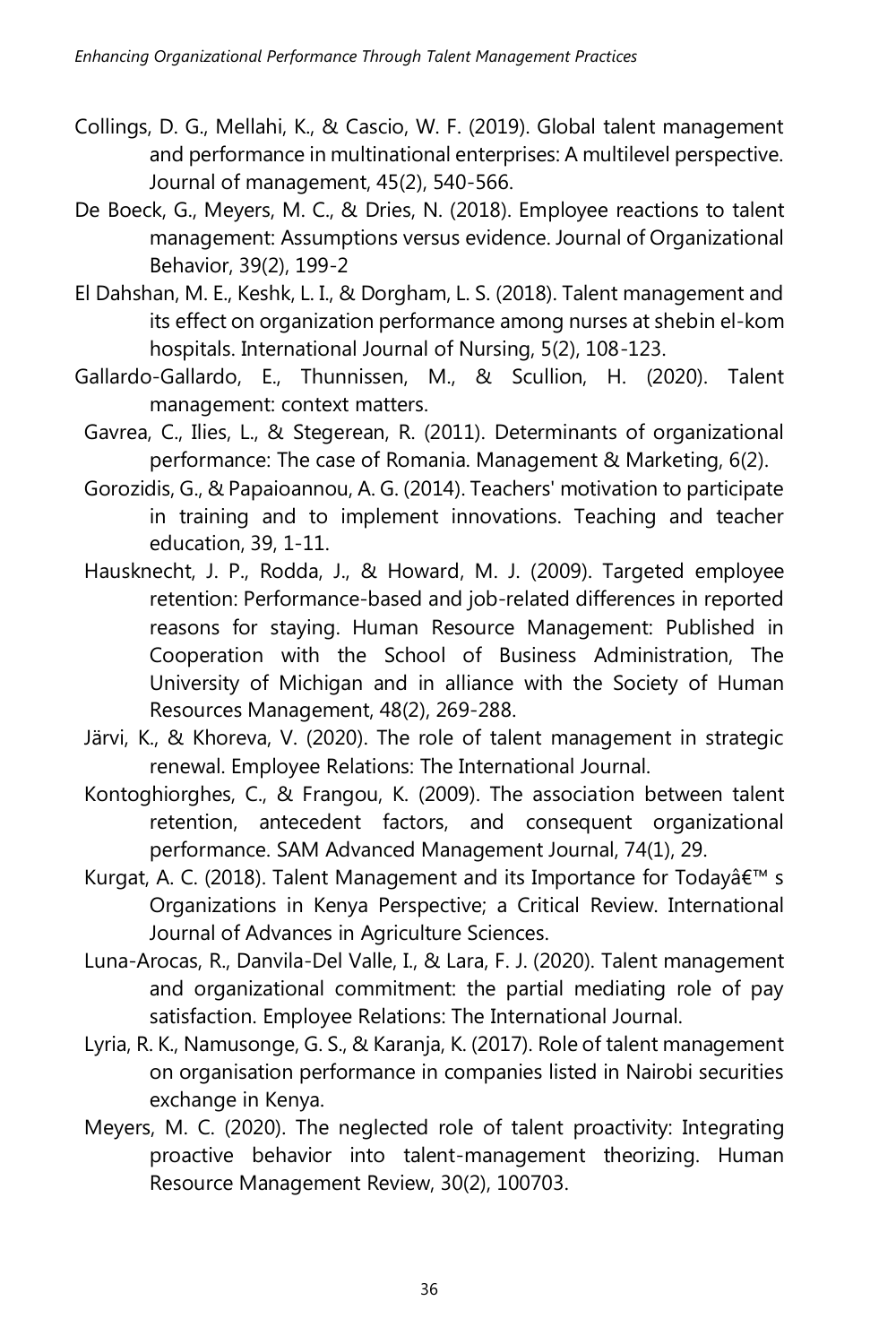- Moghtadaie, L., & Taji, M. (2016). Study of the performance of faculty members according to talent management approach in higher education. Educational Research and Reviews, 11(8), 781-790.
- Nda, M. M., & Fard, R. Y. (2013). The impact of employee training and development on employee productivity. Global journal of commerce and management perspective, 2(6), 91-93.
- O'Bryan, C., & Casey, A. M. (2017). Talent management: hiring and developing engaged employees. Library Leadership & Management, 32(1), 1.
- Oladapo, V. (2014). The impact of talent management on retention. Journal of business studies quarterly, 5(3), 19.
- Pantelic, D., Sakal, M., & Zehetner, A. (2016). Marketing and sustainability from the perspective of future decision makers. South African Journal of Business Management, 47(1), 37-47.
- Rabbi, F., Ahad, N., Kousar, T., & Ali, T. (2015). Talent management as a source of competitive advantage. Journal of Asian business strategy, 5(9), 208-214.
- Rabbi, F., Ahad, N., Kousar, T., & Ali, T. (2015). Talent management as a source of competitive advantage. Journal of Asian business strategy, 5(9), 208-214.
- Rastgoo, P. (2016). The relationship of talent management and organizational development with job motivation of employees. Acta Universitatis Agriculturae et Silviculturae Mendelianae Brunensis, 64(2), 653-662.
- Rawashdeh, A. M. (2018). The impact of talent management strategies on bank performance in Jordanian commercial banks. Modern Applied Science, 12(12), 49-56.
- Richard, P. J., Devinney, T. M., Yip, G. S., & Johnson, G. (2009). Measuring organizational performance: Towards methodological best practice. Journal of management, 35(3), 718-804.
- Rop, L., & Kwasira, J. (2015). Influence of Talent Attraction on Organizational Performance in Public University Campuses in County Government of Nakuru, Kenya. Int. J. Manag. Inf. Technol, 10, 2453-2460.
- Scullion, H., & Collings, D. G. (2011). Global talent management: Introduction (pp. 19-32). Routledge.
- Singh, S., Darwish, T. K., & Potočnik, K. (2016). Measuring organizational performance: A case for subjective measures. British Journal of Management, 27(1), 214-224.
- Sivathanu, B., & Pillai, R. (2019). Technology and talent analytics for talent management–a game changer for organizational performance. International Journal of Organizational Analysis.